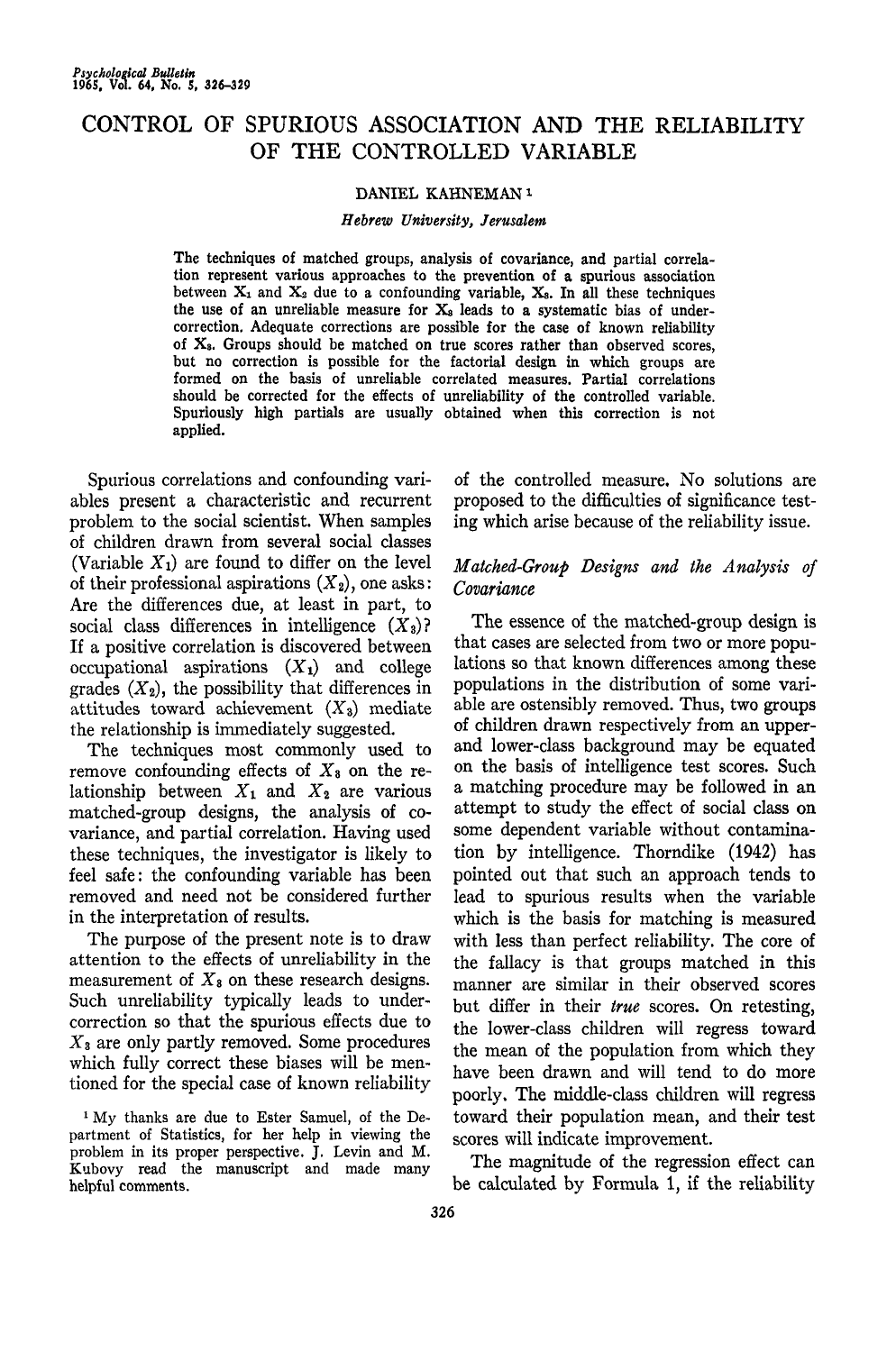of the test within each population is known.

$$
\bar{T} = \mu + \rho(\bar{X} - \mu), \qquad [1]
$$

where  $\bar{T}$  and  $\bar{X}$  are, respectively, the means of true and observed scores in the group ; *p* is the reliability coefficient, and  $\mu$  is the mean observed score in the population.

The between-group differences in true scores of *Xt* which remain after matching on observed scores make it likely that a spurious association between  $X_1$  and  $X_2$  will be found. The matching procedure undercorrects for such effects. Thorndike (1942) proposed that groups be matched on the basis of predicted true scores, recently termed "regressed scores" by McNemar (1962, p. 161). Formula 1 may be used for this purpose.

The caution suggested by Thorndike appears to have been largely ignored in the psychological literature, and the procedure of matching on observed scores is still commonly used. The fallacies due to unreliability and regression effects are particularly severe in a complex variant of the matched-groups design, the factorial design where the levels on the various factors are formed by selection of groups on the basis of test scores. Regression fallacies occur when measures of low reliability which are correlated in nature are made ostensibly orthogonal in the experimental population. This design is quite popular in personality research and has often been applied to measures of doubtful reliability.

A hypothetical example of this type of design is presented in Table 1. It is assumed that an investigator sets up a  $2 \times 2$  factorial design on the basis of test scores on two measures, A and B. The test-retest reliabilities of these measures are .49 and .64, respectively. The correlation between them in an unselected population is .30. The table shows the mean true values to be expected on each variable when the mean observed standard scores for the high and for the low groups are  $.50$  and  $-.50$ .

The values presented in Table 1 have been computed by multiple-regression equations, in which the observed values of A and B are used to predict the true scores on these variables. All scores are in, standard units. The subscripts *o* and *t* refer to observed and true scores, respectively. The correlations used in

TABLE 1 <sup>v</sup>! JMEAN TRUE SCORES OF GROUPS IN A FACTORIAL DESIGN FOUNDED ON OBSERVED SCORES

|                                    | Low, $\bar{A}_o = -.50$ High, $\bar{A}_o = .50$ |                                           |
|------------------------------------|-------------------------------------------------|-------------------------------------------|
| High, $\bar{\mathbf{B}}_{o} = .50$ | $\bar{A}_T = -.19$<br>$\bar{\text{B}}_T = +.30$ | $\bar{A}_T = +0.43$<br>$B_r = +0.45$      |
| Low, $\bar{B}_e = -.50$            | $Ar = -.43$<br>$\bar{\text{B}}_T = -.45$        | $A_r = +.19$<br>$\bar{\text{B}}_T = -.30$ |

the computation are:  $r_{A_0B_0} = .30$ ,  $r_{A_0A_T} = .70$ ,  $r_{B_0B_T} = .80$ ,  $r_{A_0B_T} = .43$ ,  $r_{A_TB_0} = .38$ . The correlations between true and observed scores are obtained by means of the appropriate corrections for attenuation. It is apparent in Table 1 that the true scores on the variables are neither matched nor orthogonal. Spurious main effects and interactions are a very likely outcome when this design is used with correlated measures of low reliability.

It is important to note that this type of flaw is actually fatal to the design. There is no correcting formula which will simultaneously achieve the required matching of values in the rows and columns.

The analysis of covariance has been suggested as an alternative to the matching procedure which presumably overcomes the regression fallacy (McNemar, 1962, p. 373). The covariance design is generally used when there exists a substantial correlation between the dependent  $(X_2)$  and controlled  $(X_3)$  variables. Two main cases may be distinguished (Edwards, 1950) depending on whether systematic between-group differences exist on the controlled variable. In the absence of large between-group differences on  $X_3$ , unreliability in the measurement of this variable simply reduces the effectiveness of the analysis without producing any systematic bias. The case where large differences in  $X_3$  are found is the one where matching and analysis of covariance are reasonable alternatives. Under such conditions, it can be shown that unreliability in *Xa* has similar effects on the two procedures.

Consider the case where the null hypothesis is valid. When the reliability of  $X_3$  decreases, the variance of this measure is inflated by error. Therefore, the regression of individual scores of  $X_2$  on the observed values of  $X_3$ within groups is of lesser slope than the corre-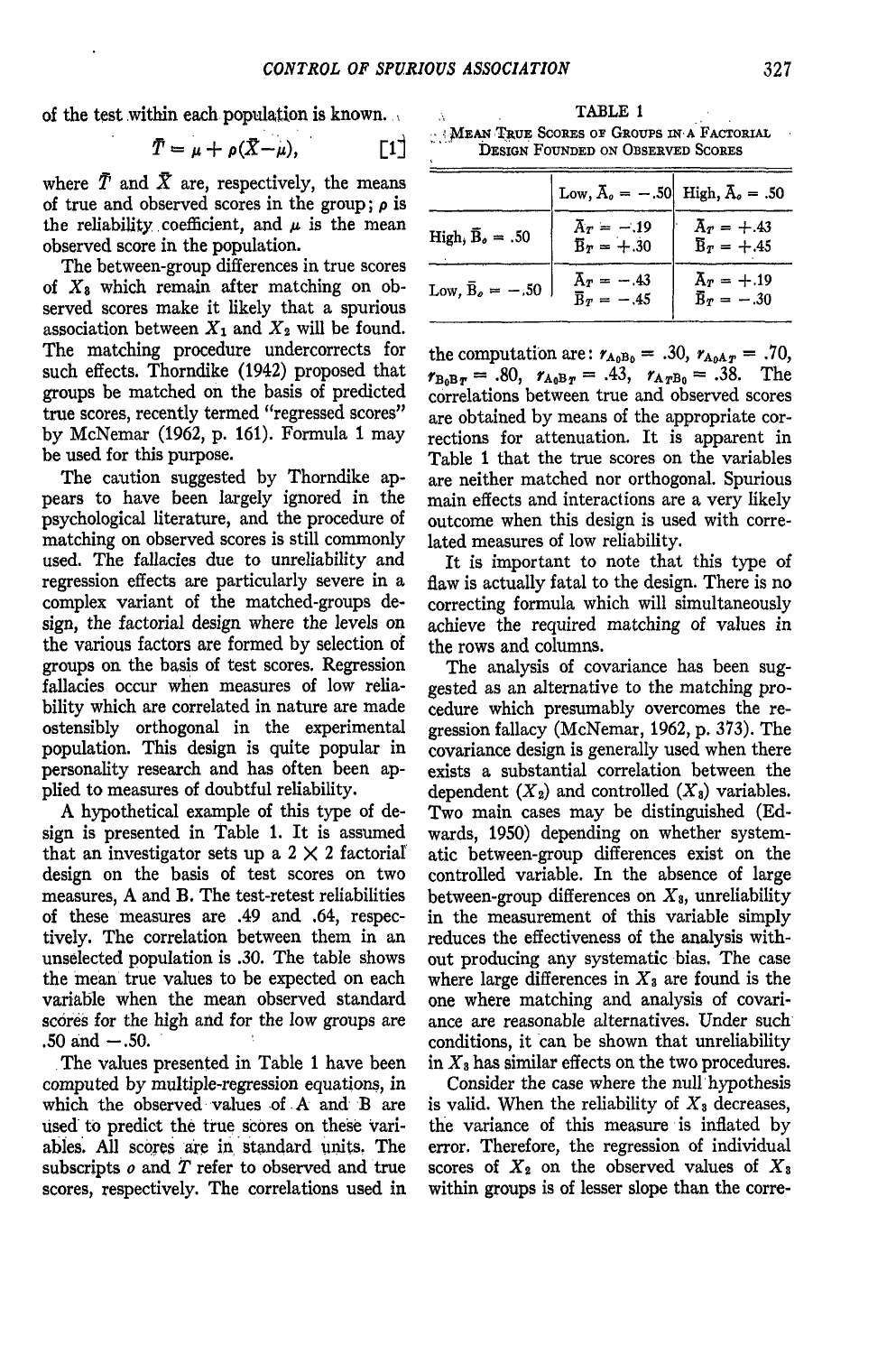spending regression on true values of *X3.* However, when real differences exist among the means of  $X_3$  in the different populations (classes of  $X_1$ ), unreliability of measurement has relatively less effect on the between-group variance of *X\$:* the variance of observed means is partly due to sampling error (which is affected by reliability), but it is also affected by population differences in *X3,* on which reliability has no effect. Consequently, the observed regression among group means will tend to be steeper than the within-group regression, which leads to a bias in the *F* test. It is interesting to note that increases in sample size have no systematic effect on the expected value of within-group estimates, while such increases consistently improve the approximation of between-group estimates to the true regression. Thus, in the case described, there is an inflated probability of Type I errors over stated significance levels which is due to insufficient control of *X3.* The probability of such errors increases as the reliability of *X3* decreases; it also increases with sample size.

The conclusion must be that the analysis of covariance is suspect of undercorrection whenever prior analysis suggests that real differences among groups exist on the *X3* variable, unless this variable is identified with very high reliability.

## *Partial Correlation*

Partial correlations are used: (a) to establish whether an observed correlation between two variables is spurious, being due to the joint association of these two variables with a third, or  $(b)$  less frequently, to uncover a correlation between  $X_1$  and  $X_2$  which may be obscured when these variables are differently related to *X3.* In both cases it can be shown that unreliability in the measurement of *X<sup>3</sup>* biases results in a systematic and predictable manner.

The partial correlation between observed values of  $X_1$  and  $X_2$ —with *true* scores in  $X_3$ controlled—is given in Equation 2:<sup>2</sup>

$$
R_{12.3} = \frac{r_{12} - R_{13}R_{23}}{\sqrt{(1 - R_{13}^2)}\sqrt{(1 - R_{23}^2)}}. \quad [2]
$$

2 The symbol *R* is used for coefficients in which true values of *Xi* are considered.

When  $X_3$  is measured with reliability  $\rho$ , coefficients which involve this variable are attenuated. The partial correlation, with observed scores of *Xs* controlled, now becomes:

$$
r_{12.3} = \frac{r_{12} - \rho R_{13} R_{23}}{\sqrt{(1 - \rho R_{13}^2)} \sqrt{(1 - \rho R_{23}^2)}}. \quad [3]
$$

When reliability is perfect, it can be seen that  $r_{12,3}$  is equal to  $R_{12,3}$ . With zero reliability,  $r_{12,3}$  is equal to  $r_{12}$ , that is, the measure of direct association which the use of partial correlation was intended to correct.

With intermediate values of reliability, the observed partial generally takes a value between the true partial and the direct correlation between  $X_1$  and  $X_2$ <sup>3</sup> Where the true partial is higher than the direct correlation,  $r_{12.3}$ underestimates the relationship. Perhaps more important, when the true partial is substantially lower than  $r_{12}$ , the observed partial systematically overestimates the degree of unconfounded association between *Xi* and *X%.* In either case, the use of observed scores for *X3* in the partial coefficient yields a result which is biased in the direction of  $r_{12}$ . The covariance between *Xi* and *Xz* which is due to *Xs* is not effectively partialled out.

The magnitude of this bias is illustrated in the following example. Consider the following correlations, in which true scores of  $X_3$  are assumed:  $r_{12} = .30, R_{13} = .60, R_{23} = .50$ . The true partial correlation is 0. When  $X_3$  is measured with a reliability of .64, the following observed correlations are expected:  $r_{12} = .30$ ,  $r_{13} = .48$ ,  $r_{23} = .40$ . The observed partial correlation is .135.

In order to obtain unbiased estimates of a partial correlation in practice, it is essential to correct  $r_{13}$  and  $r_{23}$  for attenuation due to the unreliability of *X3.* Unlike the case of simple correlation, the correction for attenuation does not necessarily yield a higher estimate of the partial correlation. In the most common case, where the relationship between

<sup>8</sup> This statement is not always true. Under some restricted conditions, the observed partial does not vary monotonically when the reliability of  $X_3$  increases. The conditions for this effect are closely similar to the conditions under which  $R_{12.3}$  and  $r_{12}$  are identical. In such cases, partial correlation is of no practical relevance. Its value is then affected to a very limited extent by the reliability of *X\.*